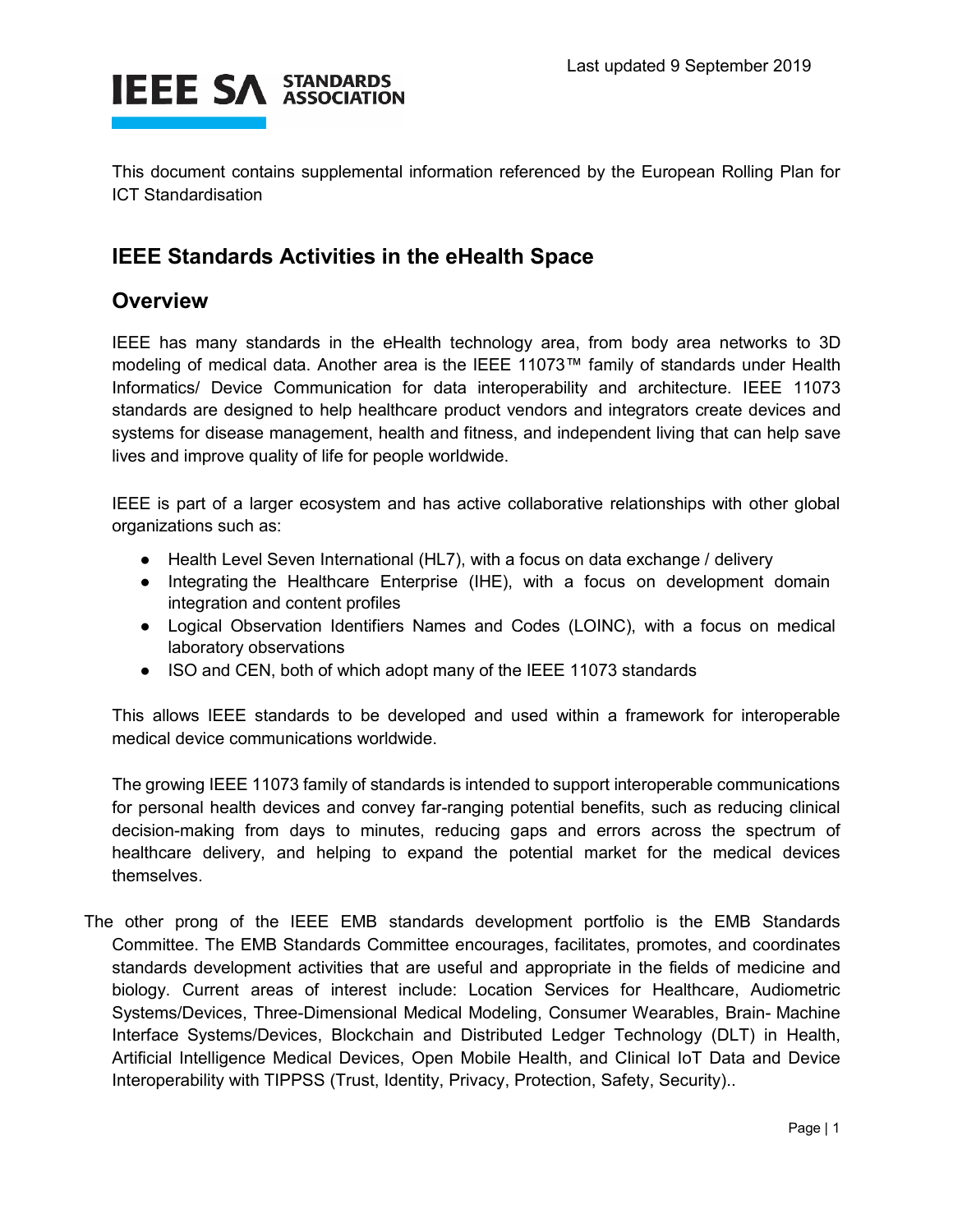## **Relevant Standards Activities**

Approved Standards\*

- IEEE Std 139, IEEE Recommended Practice for the Measurement of Radio Frequency Emission from Industrial, Scientific, and Medical (ISM) Equipment Installed on User's Premises
- IEEE Std 602, IEEE Recommended Practice for Electric Systems in Health Care Facilities
- IEEE 802 series on wired and wireless networking
- IEEE Std 802.15.6-2012, IEEE Standard for Wireless Body Area Networks
- IEEE Std 1708-2014, IEEE Standard for Wearable Cuffless Blood Pressure Measuring **Devices**
- IEEE Std 1789, IEEE Recommended Practices for Modulating Current in High-Brightness LEDs for Mitigating Health Risks to Viewers
- IEEE Std 1859, IEEE Standard for Relaxor-Based Single Crystals for Transducer and Actuator Applications
- IEEE Std 2010-2012, IEEE Recommended Practice for Neurofeedback Systems
- IEEE Std 3333.1.1-2015, IEEE Standard for Quality of Experience (QoE) and Visual-Comfort Assessments of Three-Dimensional (3D) Contents Based on Psychophysical **Studies**
- IEEE Std 3333.1.2-2017, IEEE Approved Draft Standard for the Perceptual Quality Assessment of Three Dimensional (3D) and Ultra High Definition (UHD) Contents
- IEEE Std 3333.2.1-2015, IEEE Recommended Practice for Three-Dimensional (3D) Medical Modelling
- IEEE Std 11073-00103-2012, Health informatics--Personal health device communication- -Part 00103: Overview
- IEEE Std 11073-10101a-2015, IEEE Standard Health informatics--Point-of-care medical device communication --Part 10101: Nomenclature Amendment 1: Additional Definitions
- IEEE Std 11073-10101-2004, Health informatics--Point-of-care medical device communication--Part 10101: Nomenclature
- IEEE Std 11073-10102-2012, Health informatics--Point-of-care medical device communication--Part 10102: Nomenclature--Annotated ECG
- IEEE Std 11073-10103-2012, Health informatics--Point-of-care medical device communication--Part 10103: Nomenclature--Implantable device, cardiac
- IEEE Std 11073-10201-2004, Health informatics--Point-of-care medical device communication--Part 10201: Domain information model
- IEEE Std 11073-10207-2017, IEEE Health informatics--Point-of-care medical device communication Part 10207: Domain Information and Service Model for Service-Oriented Point-of-Care Medical Device Communication
- IEEE Std 11073-10404-2010, Health informatics--Personal health device communication--Part 10404: Device specialization--Pulse oximeter
- IEEE Std 11073-10406-2011, Health informatics--Personal health device communication--Part 10406: Device specialization--Basic electrocardiograph (ECG) (1-to 3-lead ECG)
- IEEE Std 11073-10407-2010, Health informatics--Personal health device communication --Part 10407: Device specialization--Blood pressure monitor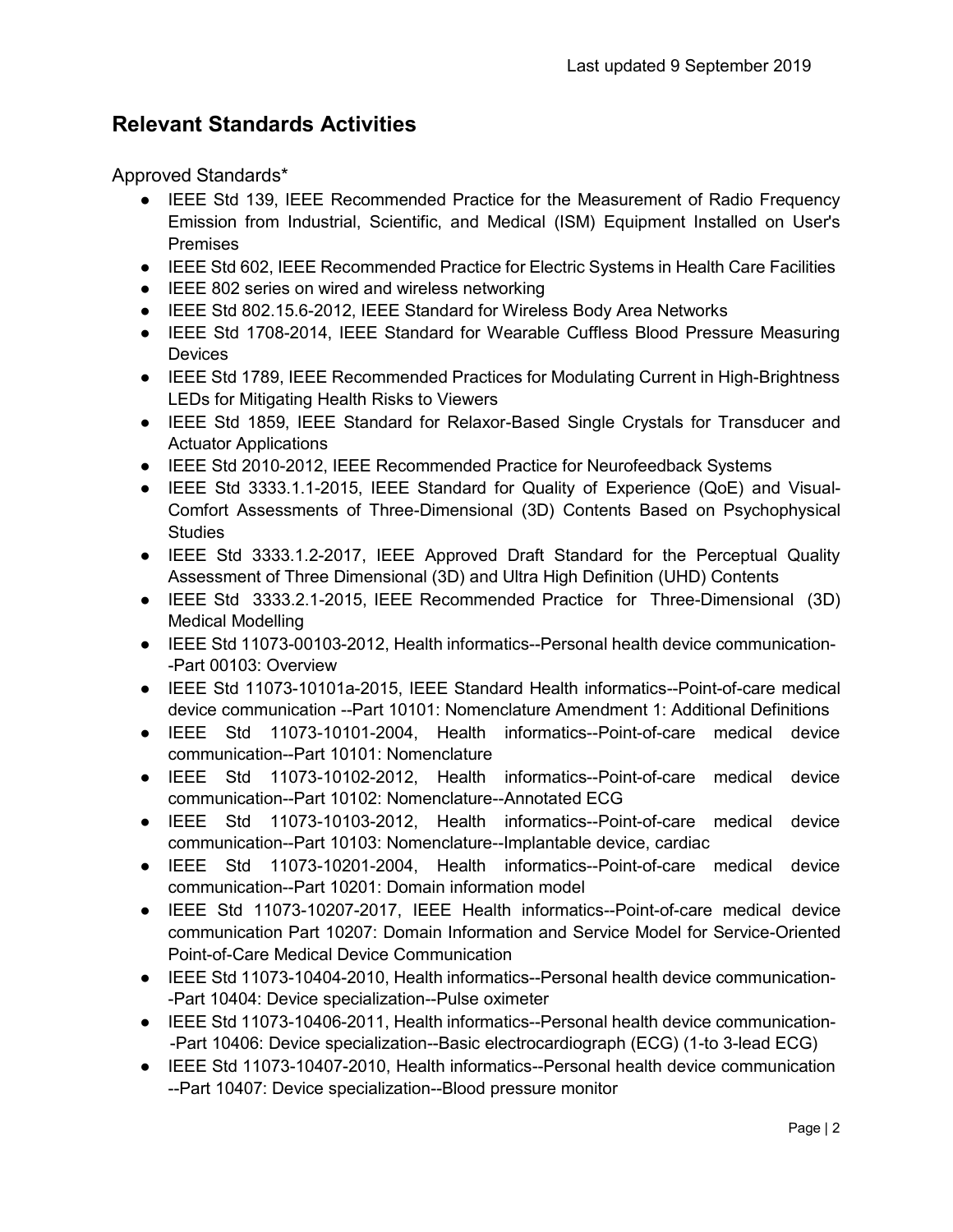- IEEE Std 11073-10408-2010 Health informatics--Personal health device communication --Part 10408: Device specialization--Thermometer
- IEEE Std 11073-10415-2010, Health informatics--Personal health device communication --Part 10415: Device specialization--Weighing scale
- IEEE Std 11073-10417-2015, Health informatics--Personal health device communication --Part 10417: Device specialization--Glucose meter
- IEEE Std 11073-10418-2011, Health informatics--Personal health device communication --Part 10418: Device specialization--International Normalized Ratio (INR) monitor
- IEEE Std 11073-10418-2011/Cor 1-2015, Health informatics--Personal health device communication--Part 10418: Device specialization--International Normalized Ratio (INR) monitor--Corrigendum 1
- IEEE Std 11073-10419-2017, Health informatics--Personal health device communication --Part 10419: Device Specialization--Insulin Pump
- IEEE Std 11073-10419-2015, Health informatics--Personal health device communication --Device specialization--Insulin pump
- IEEE Std 11073-10420-2010, Health informatics--Personal health device communication
- --Part 10420: Device specialization--Body composition analyzer
- IEEE Std 11073-10421-2010, Health informatics--Personal health device communication
- --Part 10421: Device specialization--Peak expiratory flow monitor (peak flow)
- IEEE Std 11073-10422-2016, Health informatics--Personal health device communication --Part 10422--Device specialization--Urine analyzer
- IEEE Std 11073-10424-2014/Cor 1-2017, IEEE Standard Health informatics--Personal health device communication--Part 10424: Device Specialization--Sleep Apnoea Breathing Therapy Equipment (SABTE) - Corrigendum 1
- IEEE Std 11073-10424-2014, Health informatics--Personal health device communication --Part 10424: Device specialization--Sleep apnea breathing therapy equipment (SABTE)
- IEEE Std 11073-10425-2017, Health informatics--Personal health device communication --Part 10425: Device Specialization--Continuous Glucose Monitor (CGM)
- IEEE Std 11073-10427-2016, Health informatics--Personal health device communication --Part 10427: Device specialization--Power Status Monitor of Personal Health Devices
- IEEE Std 11073-10441-2013, Health Informatics--Personal health device communication --Part 10441: Device specialization--Cardiovascular fitness and activity monitor
- IEEE Std 11073-10442-2008, Health informatics--Personal health device communication --Part 10442: Device specialization--Strength fitness equipment
- IEEE Std 11073-10471-2008, Health informatics--Personal health device communication --Part 10471: Device specialization--Independent living activity hub
- IEEE Std 11073-10472-2010, Health informatics--Personal health device communication --Part 10472: Device specialization--Medication monitor
- IEEE Std 11073-20101-2004, Health informatics--Point-of-care medical device communication--Application profile--Base standard
- IEEE Std 11073-20601-2010, Health informatics--Personal health device communication --Part 20601: Application profile--Optimized exchange protocol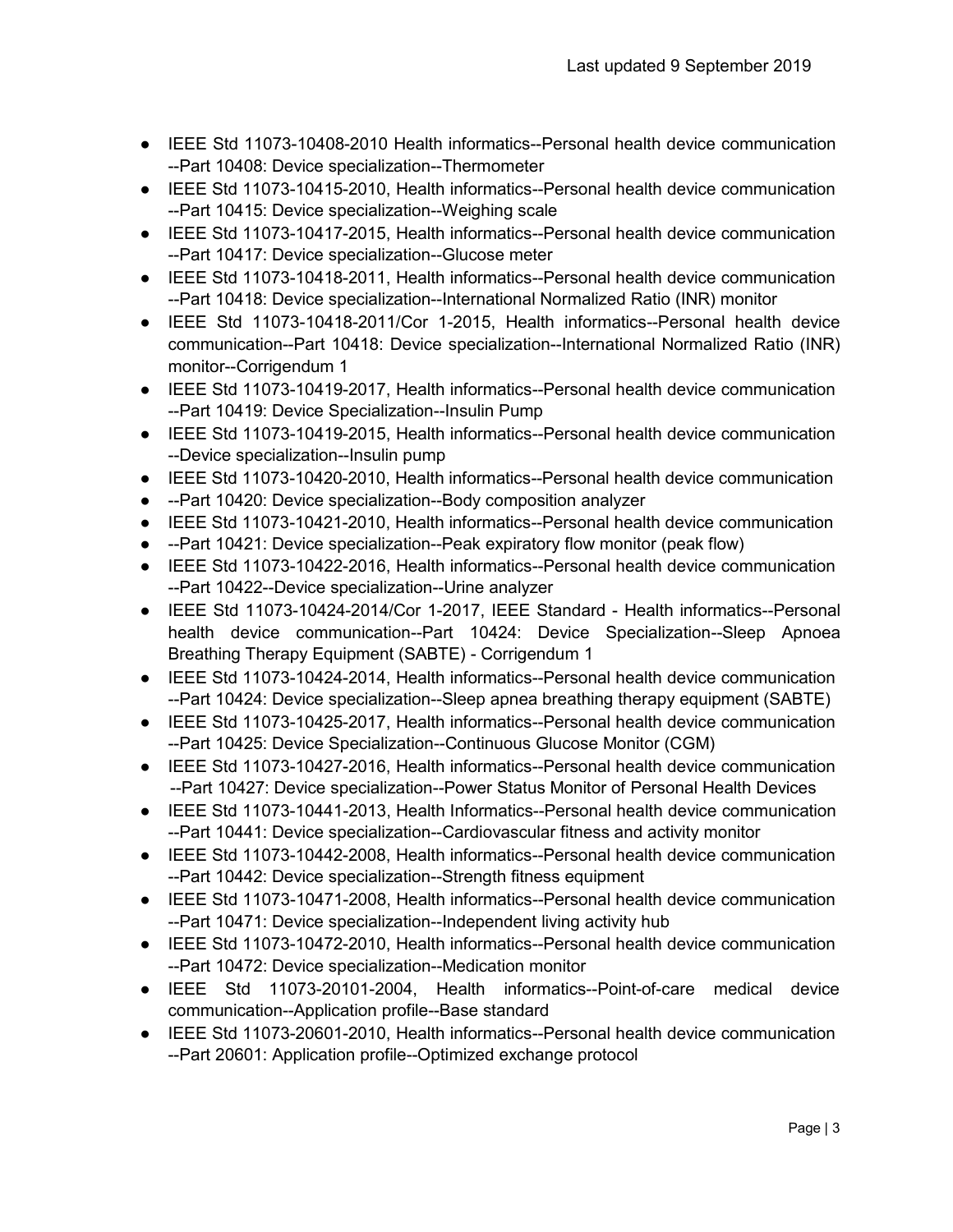- IEEE Std 11073-20702, IEEE Health informatics--Point-of-care medical device communication--Part 20702: Medical Devices Communication Profile for Web Services
- IEEE Std 11073-30200-2000, Health informatics--Point-of-care medical device communication--Part 30200: Transport profile--Cable connected
- IEEE Std 11073-30200a-2011, Health informatics--Point-of-care medical device communication--Part 30200: Transport profile--Cable connected Amendment 1
- IEEE Std 11073-30400-2010, Health informatics--Point-of-care medical device communication--Part 30400: Interface profile--Cabled Ethernet
- IEEE Std 2010, IEEE Recommended Practice for Neurofeedback Systems
- IEEE Std C95.1, IEEE Standard for Safety Levels with Respect to Human Exposure to Radio Frequency Electromagnetic Fields, 3 kHz to 300 GHz
- IEEE Std C95.1-2345, IEEE Standard for Military Workplaces--Force Health Protection Regarding Personnel Exposure to Electric, Magnetic, and Electromagnetic Fields, 0 Hz to 300 GHz

Current New or Revision Projects\*

- IEEE 360, Draft Standard for Wearable Consumer Electronic Devices Overview and **Architecture**
- IEEE P1708, Draft Standard for Wearable Cuffless Blood Pressure Measuring Devices
- IEEE P1752, Draft Standard for Mobile Health Data
- IEEE P1847, Draft Recommended Practice for Common Framework of Location Services (LS) for Healthcare
- IEEE P2418.6, Draft Standard for the Framework of Distributed Ledger Technology (DLT) Use in Healthcare and the Life and Social Sciences
- IEEE P2650, Draft Standard for Enabling Mobile Device Platforms To Be Used As Pre-Screening Audiometric Systems
- IEEE P2673, Draft Standard for Patient Digital Biomedical Data Files with 3D Topological Mapping of Macroanatomy and Microanatomy for Use in Big Data and Augmented Intelligence Systems
- IEEE P2721, Draft Standard for Wireless Health Device Security Assurance
- IEEE P2725.1, Draft Standard for Microwave Structural, Vascular or Functional Medical Imaging Device Safety
- IEEE P2727, Draft Standard for Wireless Health Device Security Assurance
- IEEE P2727.1, Draft Standard for Conformity Assessment Testing of Cardiac Defibrillators for Legal Metrology Purposes
- IEEE P2730, Draft Standard for Classification, Terminologies, and Definitions of Medical **Robots**
- IEEE P2733, Draft Standard for Clinical Internet of Things (IoT) Data and Device Interoperability with TIPPSS - Trust, Identity, Privacy, Protection, Safety, Security
- IEEE P2788, Draft Standard for Circulating Air Pressure Physiotherapy Equipment Used in the Home Healthcare Environment
- IEEE P2791, IEEE Draft Standard for Bioinformatics Computations and Analyses Generated by High-Throughput Sequencing (HTS) to Facilitate Communication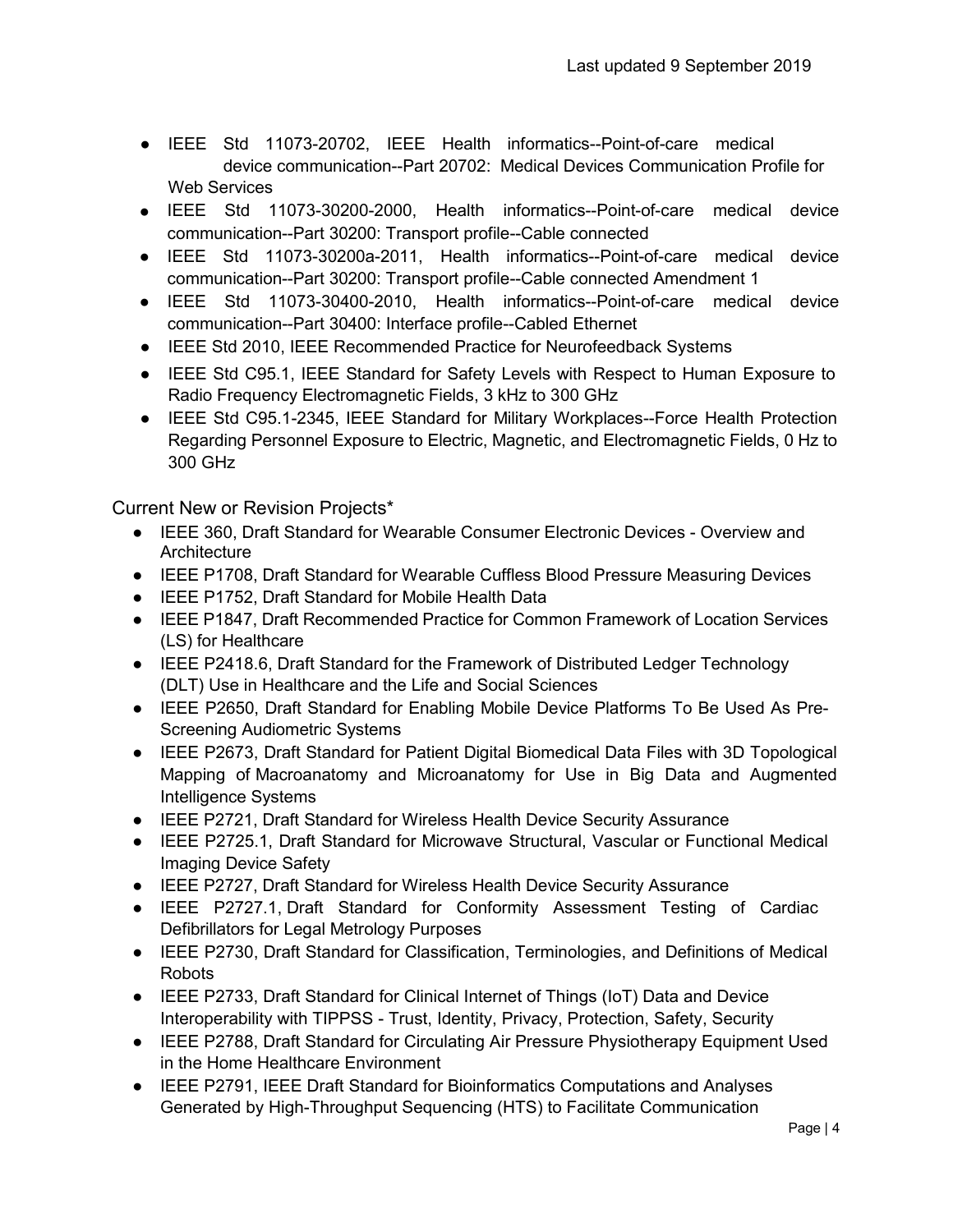- IEEE P2792, Draft Standard for Therapeutic Electrical Stimulation Waveforms
- IEEE P2794, Draft Standard for Reporting of In Vivo Neural Interface Research
- IEEE P2801, Draft Recommended Practice for the Quality Management of Datasets for Medical Artificial Intelligence
- IEEE P2802, Draft Standard for the Performance and Safety Evaluation of Artificial Intelligence Based Medical Device: Terminology
- IEEE P3141, Draft Standard for 3D Body Processing
- IEEE P3333.2.2, Draft Standard for Three-Dimensional (3D) Medical Visualization
- IEEE P3333.2.3, Draft Standard for Three-Dimensional (3D) Medical Data Management
- IEEE P3333.2.4, Draft Standard for Three-Dimensional (3D) Medical Simulation
- IEEE P3333.2.5, Draft Bio-CAD File Format for Medical Three-Dimensional (3D) Printing
- IEEE P3333.2.5.1, Draft Standard for Soft Tissue Modeling for Medical 3D Printing
- IEEE P3333.2.5.2, Draft Standard for Hard Tissue Modeling for 3D Printing
- IEEE P3333.2.5.3, Draft Standard for Surgical Guide Design Modeling for Medical 3D **Printing**
- IEEE P3333.2.5.4, Draft Standard for Artificial Joint Implant Design Modeling for Medical 3D Printing
- IEEE P333.2.5.5, Draft Standard for In Vivo Evaluation of 3D Printed Polymeric scaffolds in bone defects
- IEEE P11073-10101, Draft Standard for Health informatics--Point-of-care medical device communication--Part 10101: Nomenclature
- IEEE P11073-10101b, Draft Health informatics--Point-of-care medical device communication--Part 10101: Nomenclature Amendment 2: Additional definitions
- IEEE P11073-10103a, Draft Health informatics--Point-of-care medical device communication--Part 10103: Nomenclature--Implantable device, cardiac Amendment 1: Additional definitions
- IEEE P11073-10201, Draft Health Informatics--Point-of-Care Medical Device Communication - Domain Information Model
- IEEE P11073-10316, Draft Trial-Use Health Informatics--Point-of-Care Medical Device Communication--Device Specialization--Dialysis device
- IEEE P11073-10404, Draft Standard for Health Informatics--Personal health device communication--Part 10404: Device Specializations--Pulse oximeter
- IEEE P11073-10406, Draft Standard for Health informatics--Personal health device communication--Part 10406: Device specialization--Basic electrocardiograph (ECG) (1- to 3-lead ECG)
- IEEE P11073-10407, Draft Standard for Health Informatics--Personal health device communication--Part 10407: Device specialization--Blood pressure monitor
- IEEE P11073-10408, Draft Standard for Health informatics--Personal health device communication--Part 10408: Device specialization--Thermometer
- IEEE P11073-10415, Draft Standard for Health informatics--Personal health device communication--Part 10415: Device specialization--Weighing scale
- IEEE P11073-10417, Draft Health Informatics--Personal Health Device Communication Part 10417: Device Specialization - Glucose Meter
- IEEE P11073-10419, Draft Standard for Health Informatics--Personal Health Device Communication--Part 10419: Device Specialization--Insulin Pump
- IEEE P11073-10420, Draft Standard for Health informatics--Personal health device